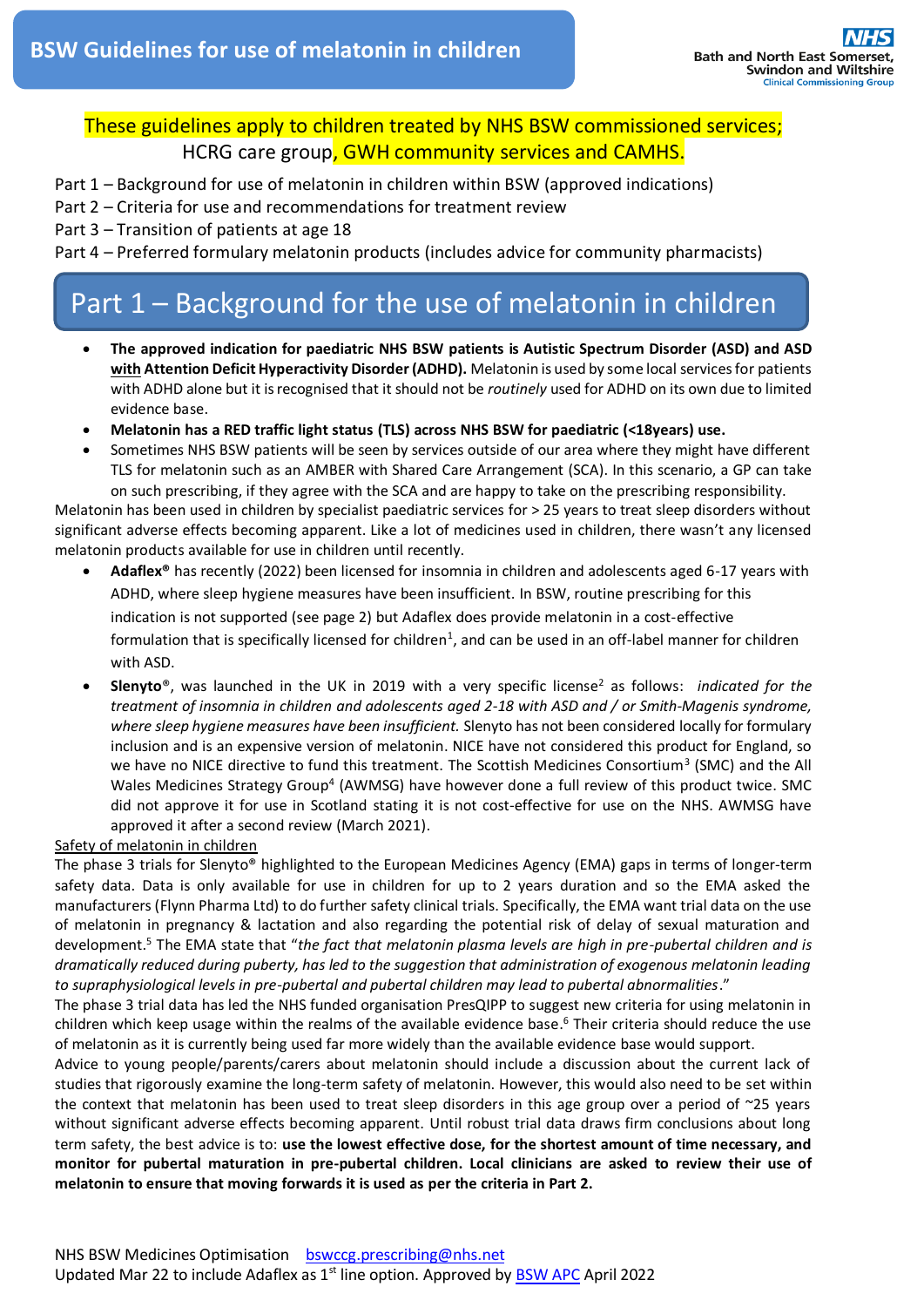# Part 2 – Criteria for use of melatonin within the current evidence base and recommendations for treatment review

**Specialists should aim to use at the lowest effective dose, for the shortest amount of time necessary, and monitor for pubertal maturation in pre-pubertal children.**

**As a RED TLS drug in BSW, melatonin prescribing and monitoring in children is retained by the specialist.**

- 1.) Ensure that children have undergone a trial of parent-directed behavioural sleep interventions for 3 months before considering prescribing melatonin within licensed indications.
- 2.) Do not routinely prescribe melatonin for sleep disorders associated with ADHD without a concomitant disorder of (ASD).
- 3.) Be aware that little is known about the long-term effects of melatonin (data is available for up to 6 months in adults and 2 years in children). Hence we would expect the usual maximum duration of use to not extend beyond these time points.
- 4.) Review the continued need for and effectiveness of melatonin in children after the first 3 months, then annually.
- 5.) *Consider* a trial withdrawal of treatment after 2 years melatonin treatment in children as efficacy and safety data are not available beyond 2years treatment.
- 6.) Monitor children for a possible impact of melatonin on their pubertal development.

If treatment is beneficial, at least 6 months of improved sleep pattern should elapse before attempting to withdraw treatment. **The specialist will review the appropriateness of the melatonin at least every 12 months, possibly by initiating melatonin-free breaks. In those who require long term treatment, a melatonin-free break should be introduced at least annually to assess the continued need for treatment, unless the specialist considers this inappropriate.** This could take place in the 2 weeks before annual review. When a break is planned, the specialist will have provided a written plan to the patient and/or the parent/carer, to include keeping a sleep diary which can be reviewed by the specialist to assess efficacy of the melatonin. A melatonin-free break should also be taken in those who stop responding to melatonin. If/when melatonin is restarted, consideration should be given to starting at the lowest dose of melatonin (usually 2 – 3 mg, depending on the formulation used) and titrating back up to the original dose only if indicated. Adaflex® is available in a variety of strengths that allows greater flexibility when titrating patients off melatonin or reducing down to the least effective dose. The outcome of any melatonin-free breaks must be recorded in the patient's notes and communicated with the GP.

### **Use of melatonin in ADHD:**

NICE published an evidence summary on the use of melatonin in children and young people with ADHD with sleep disorders in January 2013.<sup>7</sup> No high-quality studies were identified that provided evidence for the efficacy of prolongedrelease melatonin tablets (licensed in the UK) used off-label in children with sleep disorders and ADHD. NICE summarised that the evidence to support the use of melatonin in children and young people with ADHD is **very limited**. Although this review is dated, the PresQIPP evidence base review from May 2020<sup>6</sup> also did not support the use of melatonin in children with ADHD on its own based on the published evidence available. Although it is recognised that specialist services have used melatonin widely in patients with ADHD, if a specialist wishes to use melatonin in a patient with ADHD they should be aware of the limited evidence base to support using this **routinely** if there is no concomitant diagnosis of ASD.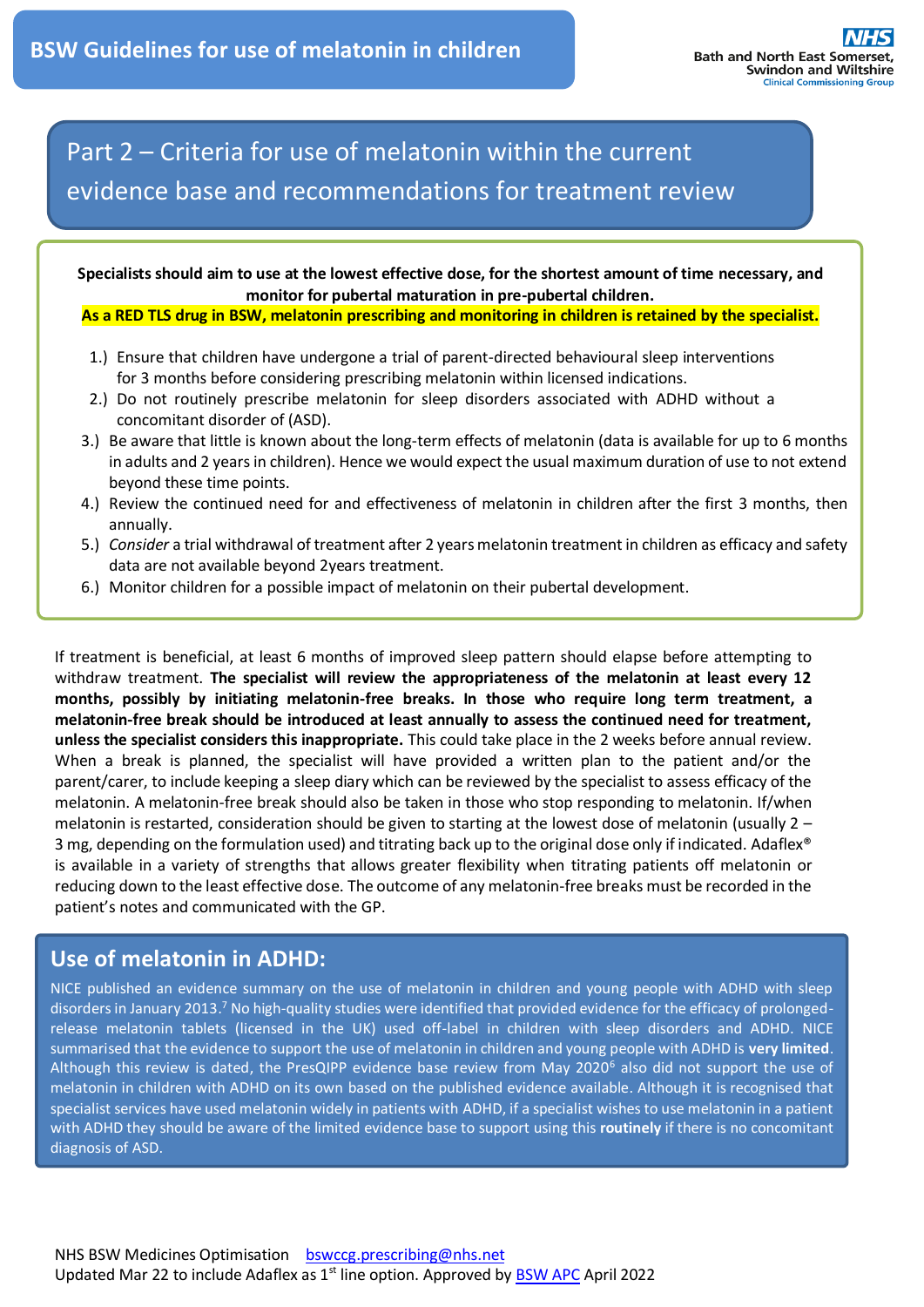## Part 3 - Transition of young people turning 18: AMBER TLS

**The proportion of patients continuing to take melatonin at age 18 is likely to be relatively small. All patients who remain on melatonin at 17 years old MUST have a planned trial off melatonin in the 6-12 month period prior to their 18th birthday. It is anticipated that a small proportion of patients treated with melatonin will continue to benefit and require treatment beyond age 18. To clearly determine who these patients are, and to provide guidance to the GP when the patient is discharged from specialist paediatric services, the following must be carried out by the specialist:** 

1. Arrange with the patient/parent/carer for melatonin to be stopped at a time that is least disruptive to the young person (e.g. summer break/school holiday) for a period of at least 2weeks.

2. Provide a written plan for the treatment break, including the use of a sleep diary.

3. Review the patient at the end of the treatment break and only reinstate treatment with melatonin if there was a clear deterioration in sleep resulting in a significant impact on quality of life.

4. If the treatment break indicates that melatonin –

a. **is no longer required**: write to the GP to explain that melatonin has been discontinued and the patient is no longer being treated.

b. **continues to be beneficial**: write to the GP confirming that a withdrawal in treatment has been attempted and that melatonin remains indicated beyond age 18. The letter should include recommendations about how long melatonin is likely to continue to be useful for the individual, and when a further trial off medication should be considered (e.g. annually following a similar approach as described above). **The GP may continue treatment with melatonin beyond age 18 if a trial off medication has been confirmed and once the patient is discharged from specialist paediatric services, if they feel it is appropriate to do so. Note that such prescribing is off-label.**

**NICE Key Therapeutic Topic (KTT6): Hypnotics Oct 2020 update<sup>8</sup> :** <https://www.nice.org.uk/advice/ktt6/> states: *The risks associated with hypnotics, such as falls, cognitive impairment, dependence and withdrawal symptoms, are well recognised. Recent data also suggest that risks such as falls are associated with melatonin.* **NICE do not clarify which age group this statement applies to.** The KTT also refers to an observational study discussed in NICE's medicines evidence commentary on [fracture risk associated with melatonin and other hypnotics](http://arms.evidence.nhs.uk/resources/hub/1057851/attachment) which has found that in people aged 45 years and over, receiving 3 or more melatonin prescriptions was associated with an increased risk of fracture compared with no use of any hypnotic drugs. **It is not clear whether this finding is relevant to children using melatonin.**

## **Part 4a - Preferred Formulary Products for BSW**

Please also see chapter 16 (paediatric) of http://www.bswformulary.nhs.uk

- There have been several newly licensed melatonin products launched recently, including some licensed in adults for treatment of jet lag<sup>9</sup> as well as various paediatric products (e.g. Slenyto®). This has caused increased confusion as to which product should be prescribed and supplied when used in children.
- Prescribers should be aware of the [MHRA position on the use of off-label and unlicensed products](https://tinyurl.com/26ex6259)<sup>10</sup> and ensure that any use of such products is in the best interests of the patient.
- **Melatonin for paediatric use is RED on the BSW formulary and is prescribed by the local specialist paediatric services across NHS BSW on FP10 prescriptions.**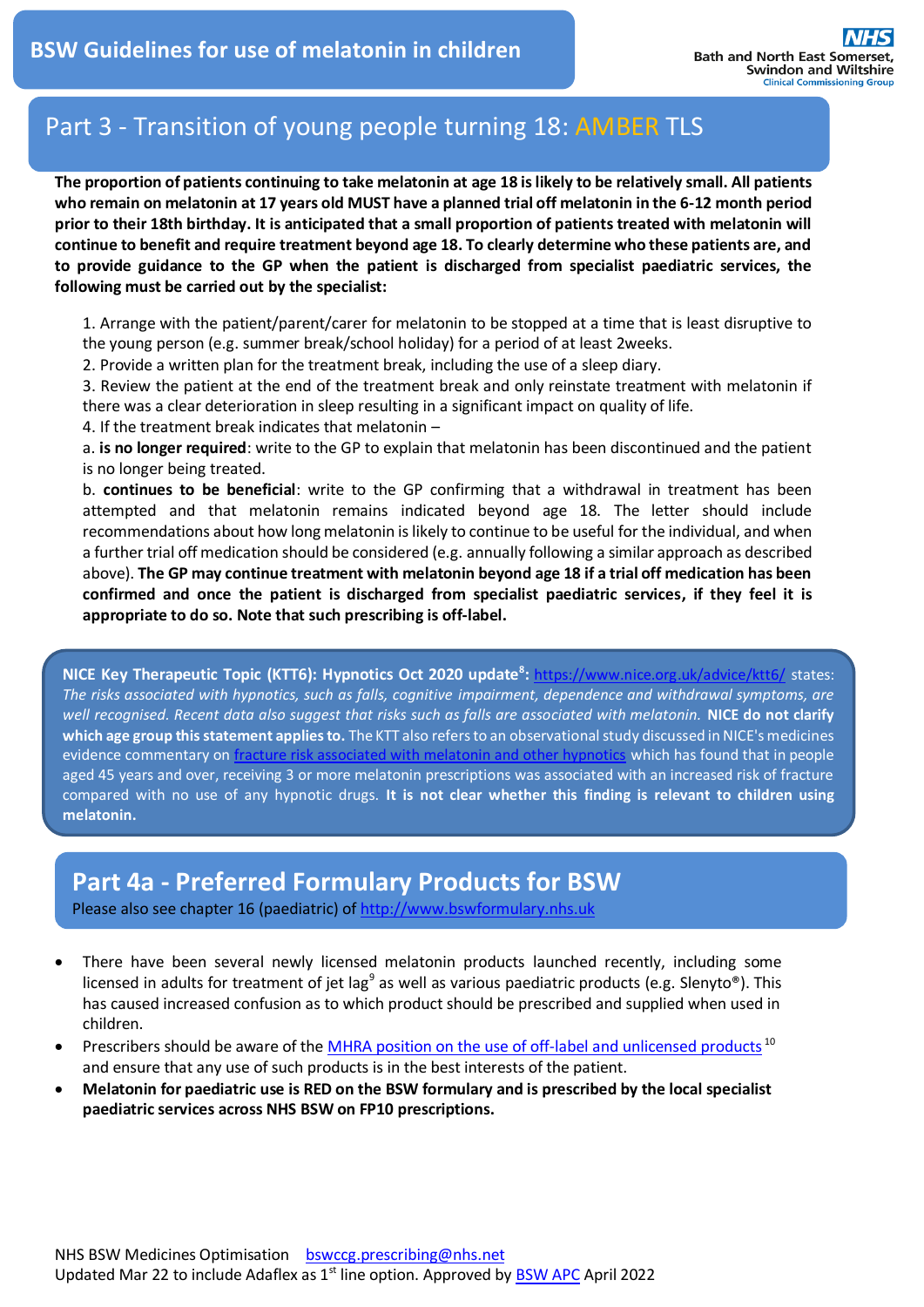**1 st line option: Adaflex® 1mg, 2mg, 3mg, 4mg, 5mg standard tablets (not prolonged release) used OFF-LABEL for ASD.** It is licensed for insomnia in children and adolescents aged 6-17 years with ADHD, where sleep hygiene measures have been insufficient. However, it should be noted that it should not routinely be used for this indication (see page 2). It also represents a cost-effective option compared to other products. See table below an[d SPC](https://products.mhra.gov.uk/substance/?substance=MELATONIN)

**1st line alternative: Melatonin 2mg m/r tablets (generic)** Note that these are not licensed for use in children but has been used successfully by specialist services for many years without apparent major adverse effects. It also represents a costeffective option compared to other products. Se[e SPC](https://www.medicines.org.uk/emc/product/2809)

**2nd line option: Melatonin oral suspension or solution See table on swallowing problems below.** Unlicensed. Various strengths available<sup>11</sup> (*don't use 4mg/5ml strength which is prohibitively expensive*) priced as per <u>Drug Tariff Part VIIIB</u> plus £20 specials fee that community pharmacists can charge per item. Any liquid melatonin prescribed will be more expensive than a solid dosage form. Specialists can consider a liquid formulation **only if crushed Adaflex® has been tried and is unsuitable**. To supply unlicensed medications in line with Specials supplier policies, community pharmacists may need a letter from the prescriber confirming why the patient requires an unlicensed product where there are licensed alternatives.

| Dose adjustment of Adaflex® and how to deal with swallowing problems           |                                                                                                                                                                                                                                                                                                                                                                                                                                                                                   |
|--------------------------------------------------------------------------------|-----------------------------------------------------------------------------------------------------------------------------------------------------------------------------------------------------------------------------------------------------------------------------------------------------------------------------------------------------------------------------------------------------------------------------------------------------------------------------------|
| Aim                                                                            | Establish healthy sleep habits with the lowest effective dose. (updated with SPC)                                                                                                                                                                                                                                                                                                                                                                                                 |
| Initial dose                                                                   | Adaflex® tablets 1-2 mg (2mg if using generic M/R melatonin) given 30 - 60<br>minutes before bedtime.                                                                                                                                                                                                                                                                                                                                                                             |
| Dose titration (Adaflex <sup>®</sup> )                                         | If no improvement after 1-2 weeks, incr. dose by 1mg (2mg if using generic M/R<br>melatonin) every week to max 5mg (6mg if using generic M/R melatonin).                                                                                                                                                                                                                                                                                                                          |
| Maximum dose                                                                   | Dose may be increased up to 5mg/day (6mg if using generic M/R melatonin).                                                                                                                                                                                                                                                                                                                                                                                                         |
| (Adaflex <sup>®</sup> )                                                        | Where no benefit seen after titration to max dose, treatment should be stopped.<br>No need to taper the dose down.                                                                                                                                                                                                                                                                                                                                                                |
| Usual administration                                                           | Oral; the tablet can be crushed and mixed with water directly before<br>administration; it is recommended that food is not consumed 2 h before and 2 h<br>after intake. For generic M/R melatonin tablets should be swallowed whole.<br>Halved generic M/R melatonin retains MR properties; quartering or crushing make<br>them immediate release. <sup>12</sup>                                                                                                                  |
| Administration via<br>enteral feeding tubes                                    | Adaflex <sup>®</sup> is soluble in water. However, there is no specific data on administration<br>via enteral feeding tubes so would advise that it is an individual clinical decision.<br>Note that alternatively, Circadin® can be crushed to a fine powder and added to 15<br>- 30ml water, mixed well, then use immediately via enteral tube and flush tube<br>after administration. <sup>13</sup> (Unlicensed). This makes the formulation an immediate-<br>release product. |
| Administration via small-<br>bore enteral feeding<br>tubes (gauge less than 9) | Melatonin oral solution or suspension (alcohol free, unlicensed), bottle size 200ml<br>(comes in different strengths see Drug Tariff Part VIIIB) <sup>11</sup> may be prescribed for<br>patients with feeding tubes (gauge ≤9) where there is risk of tube occlusion.                                                                                                                                                                                                             |
| Severe oral sensitivity<br>preventing the use of<br>crushed medication         | Patients unable to tolerate a trial of crushed medication due to severe oral<br>sensitivity may be prescribed melatonin oral suspension or solution 200ml<br>(unlicensed).                                                                                                                                                                                                                                                                                                        |